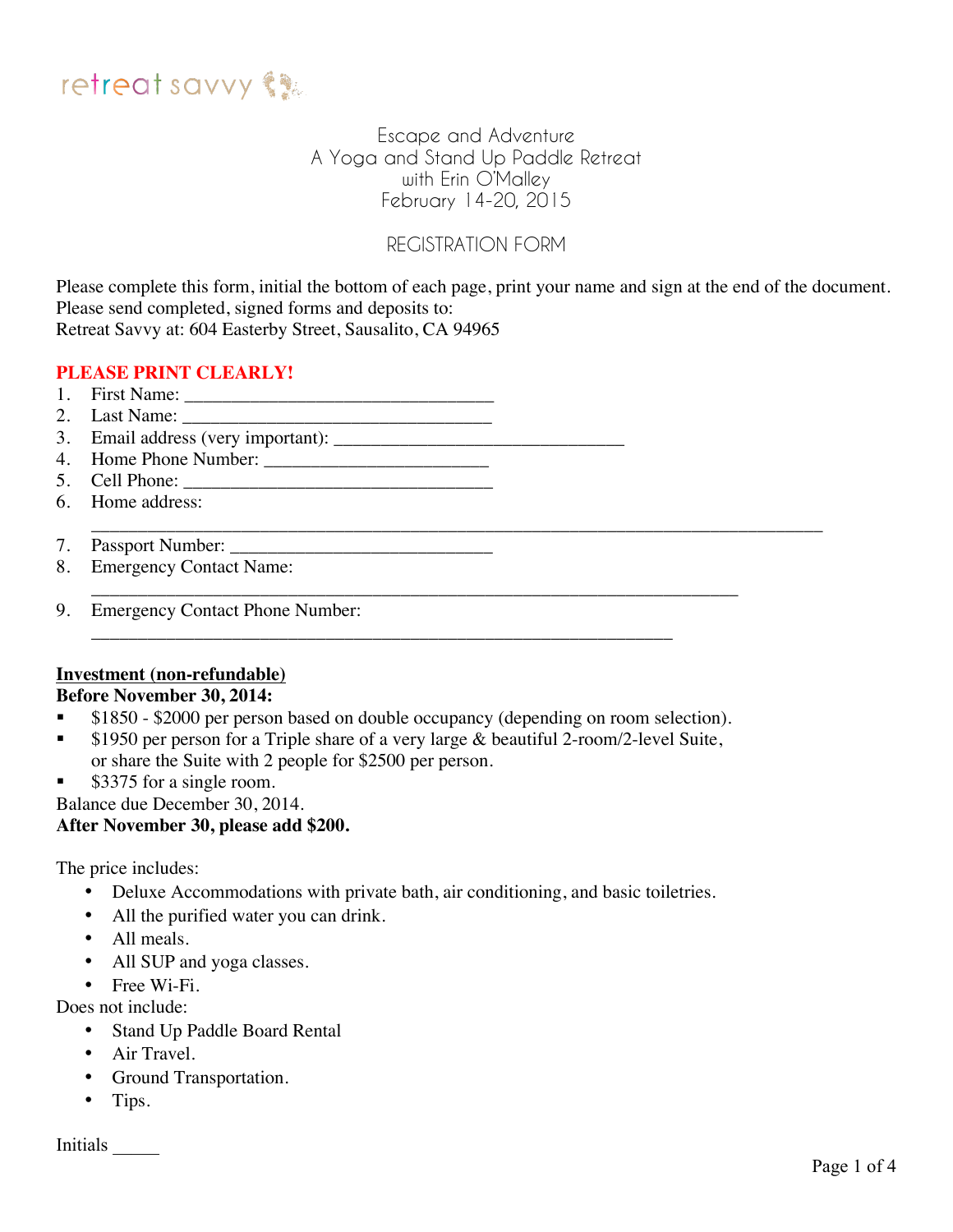## **Stand Up Paddle Board Rental**

The price above does not include the Stand Up Paddle Board rental and delivery. We will receive a group discount if we rent 8 or more boards. The discounted rate is \$200 for the week (a savings of \$150), plus a \$75 damage deposit (that is refundable.)

## **YOU MUST RESERVE YOUR BOARD EARLY to be sure you will have a board for this retreat!**

#### **If you would like to rent a board at the discounted rate, please check here:**

**AND** include a \$75 deposit to reserve your rental board with your deposit above; this will also serve as your SUP board damage deposit. The rental fee of \$200 is due December  $30<sup>th</sup>$  with your retreat balance. The \$75 deposit will be returned to you when you return the rental board.

#### **Travel insurance**

All deposits and payments are non-refundable. It is highly recommended that you purchase travel insurance to protect your investment and your health and well-being. It is important to arrange travel insurance before traveling to Mexico, covering for medical expenses due to illness or injury, the loss of baggage and travel documents, plus cancellation or curtailment of your journey. Suggested companies are: www.worldnomads.com, www.travelex.com or www.statravel.com.

#### **Deposit to Reserve Your Space**

A non-refundable deposit in the amount of \$900 and this registration form completed and signed will reserve your space. (\$1200 deposit for the suite if shared by 2 and \$1650 deposit for a single room.) You can either make the deposit by check or credit card. **All deposits and payments are non-refundable.** If retreat sells out AND you find someone to take your spot, a partial refund may be given at Retreat Savvy's discretion.

Please check one:

- a. I would like to pay by check and it is enclosed (please make check out to Retreat Savvy): \_\_\_\_\_
- b. I would like to pay by credit card, please send me a PayPal invoice via email: If paying by credit card, please note that an additional 3% credit card fee will be added to your total to cover the PayPal fee. I agree: (please initial): \_\_\_\_\_\_\_\_\_

#### **Balance of Payment Due:**

Your full balance must be paid in full by December 30, 2014.

If full payment is not received by December 30, 2014, I understand that my reservation and my deposit risk being forfeited. Please initial here: \_\_\_\_\_\_

(Please check one.)

- a. I would like to pay by check and will send to Retreat Savvy prior to December 30, 2014:
- b. I would like to pay by credit card, please send me a PayPal invoice via email one week before the December 30, 2014 balance due date:

If paying by credit card, please note that an additional 3% credit card fee will be added to your total to cover the PayPal fee. I agree: (please initial): \_\_\_\_\_\_\_\_\_\_\_\_\_\_\_\_\_\_\_\_\_\_\_\_\_\_\_\_\_

### **Your Flight Information and Ground Transportation:**

Please see the Travel Information Document for flight information and Ground Transportation Costs. Please coordinate with Laura at Retreat Savvy when booking flights, and send her your final email confirmation via email (laura@retreatsavvy.com).

Initials \_\_\_\_\_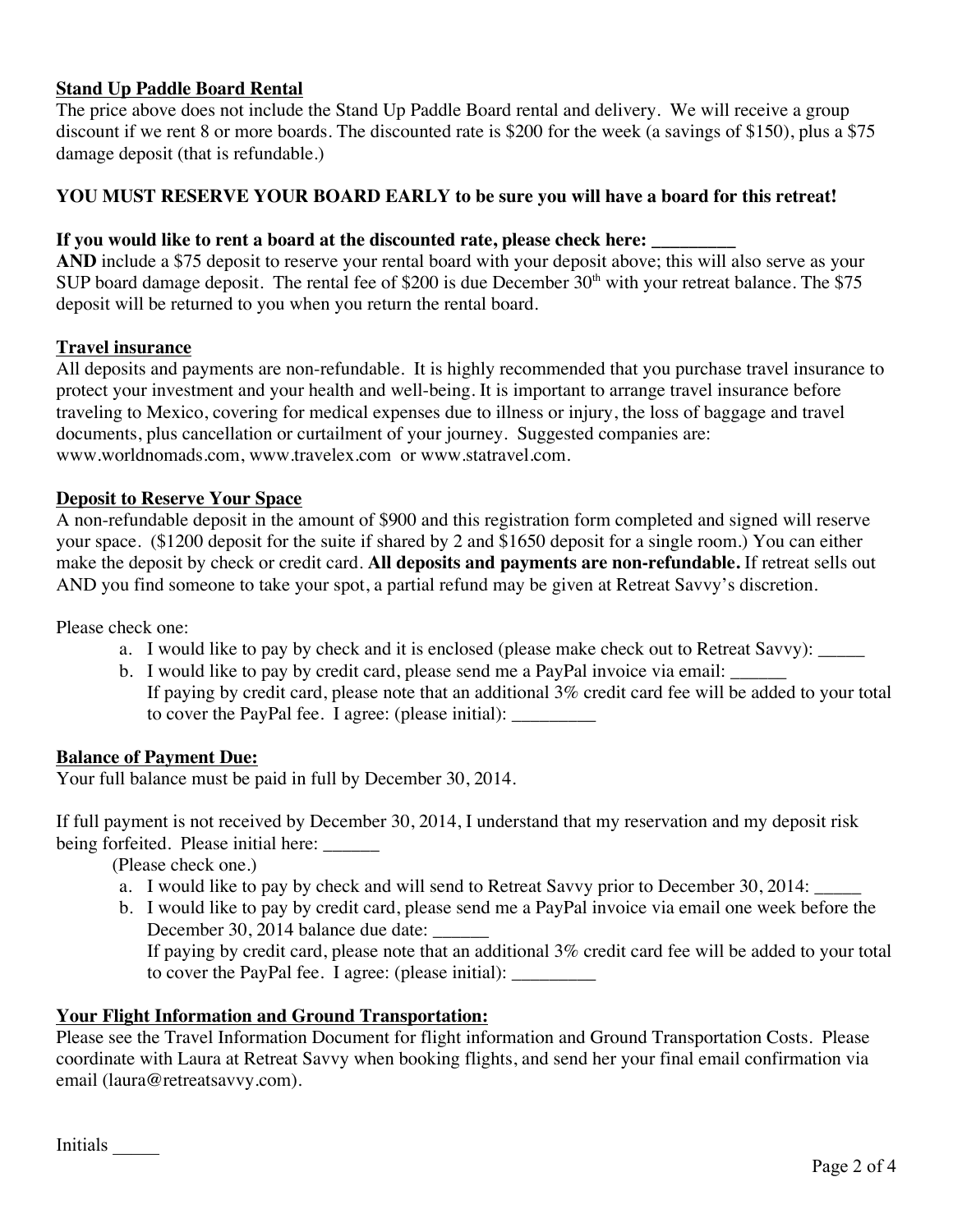# **Food:**

We will do our best to accommodate your needs and there is a variety of food served generously family style. Are you a vegetarian? \_\_\_\_\_ Are you a vegan? Do you have any dietary restrictions? If so, please list them here:

\_\_\_\_\_\_\_\_\_\_\_\_\_\_\_\_\_\_\_\_\_\_\_\_\_\_\_\_\_\_\_\_\_\_\_\_\_\_\_\_\_\_\_\_\_\_\_\_\_\_\_\_\_\_\_\_\_\_\_\_\_\_\_\_\_\_\_\_\_\_\_\_\_

**Continued on next page…**